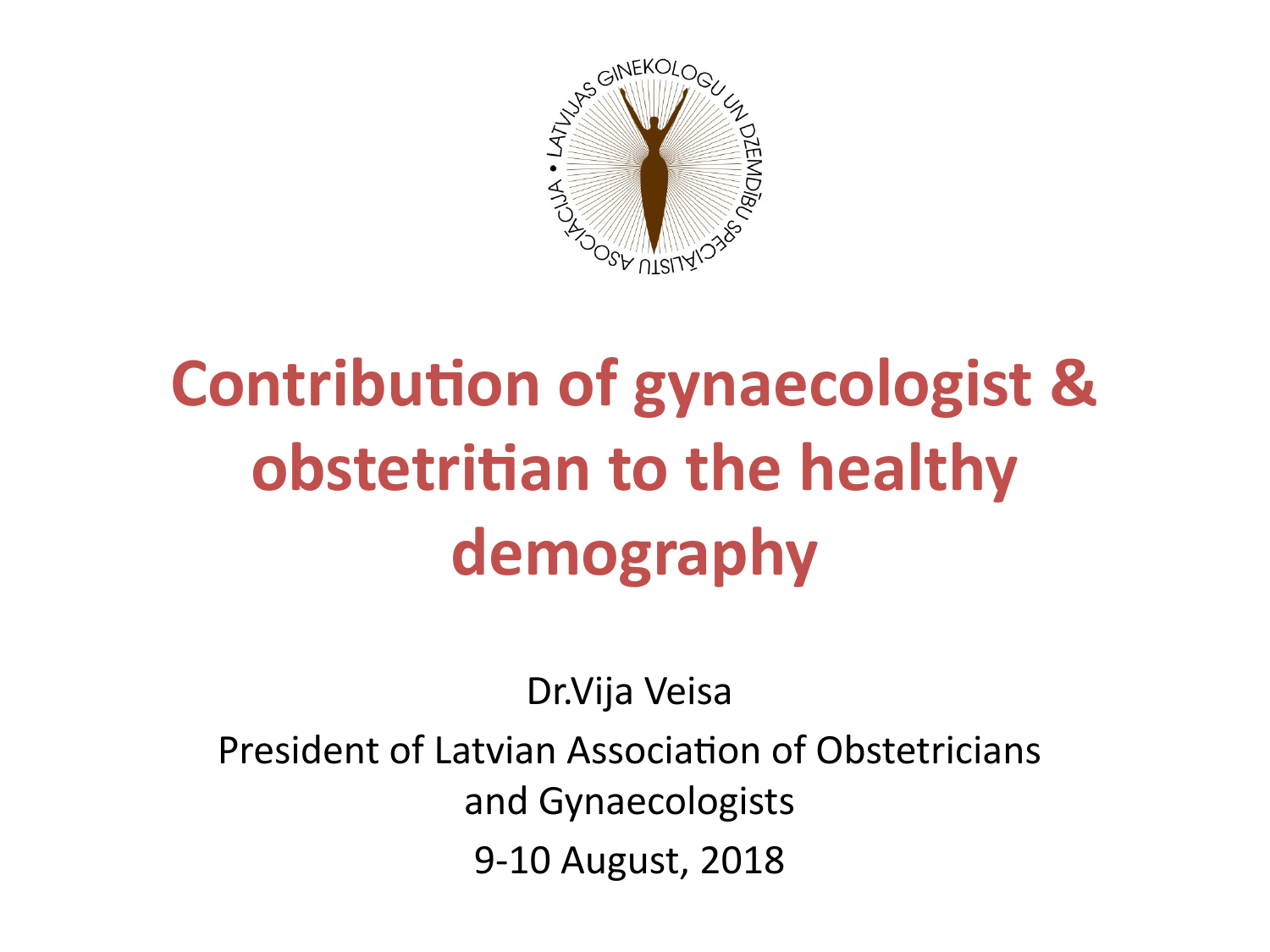

#### **KNOWLEDGE**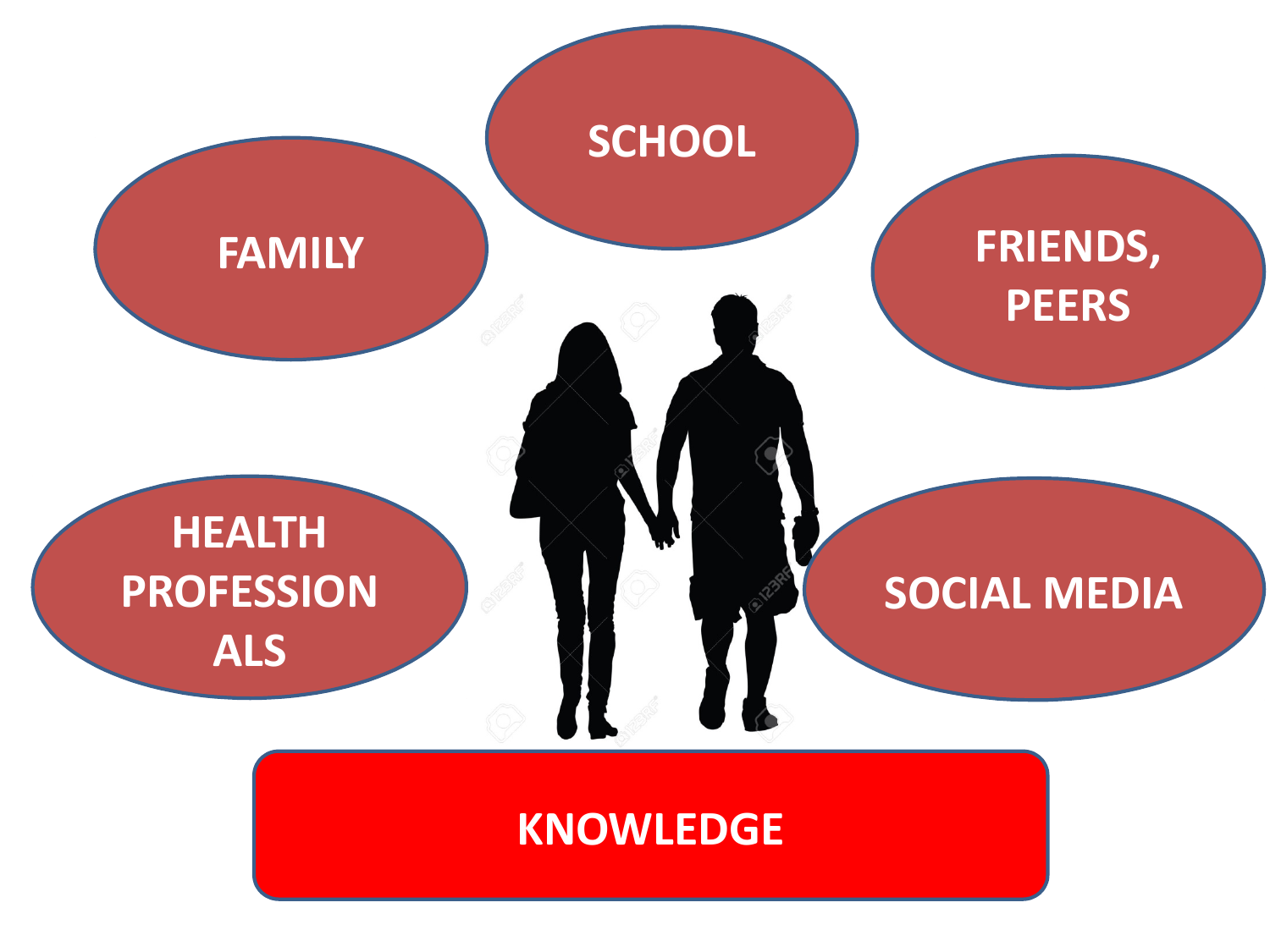| Sexually transmitted diseases (STD) per 100 000* |      |      |      |      |      |      |      |      |      |      |  |
|--------------------------------------------------|------|------|------|------|------|------|------|------|------|------|--|
|                                                  | 2007 | 2008 | 2009 | 2010 | 2011 | 2012 | 2013 | 2014 | 2015 | 2016 |  |
| Chlamyd<br>iosis                                 | 711  | 704  | 1127 | 1042 | 1576 | 1740 | 2029 | 1938 | 1573 | 1401 |  |
| Gonorrh<br>ea                                    | 669  | 487  | 433  | 357  | 550  | 602  | 560  | 365  | 284  | 172  |  |
| <b>Syphylis</b>                                  | 301  | 234  | 173  | 134  | 143  | 147  | 129  | 134  | 139  | 166  |  |

| <b>Newly diagnosed HIV infection *</b> |      |      |      |      |      |      |      |      |      |  |  |
|----------------------------------------|------|------|------|------|------|------|------|------|------|--|--|
| 2008                                   | 2009 | 2010 | 2011 | 2012 | 2013 | 2014 | 2015 | 2016 | 2017 |  |  |
| 358                                    | 275  | 274  | 299  | 339  | 340  | 347  | 393  | 365  | 371  |  |  |

**countries !** \*Center for Disease Preventon and Control of Latvia, 2018

**Newly diagnosed HIV - 3,5 tmes more than in other European**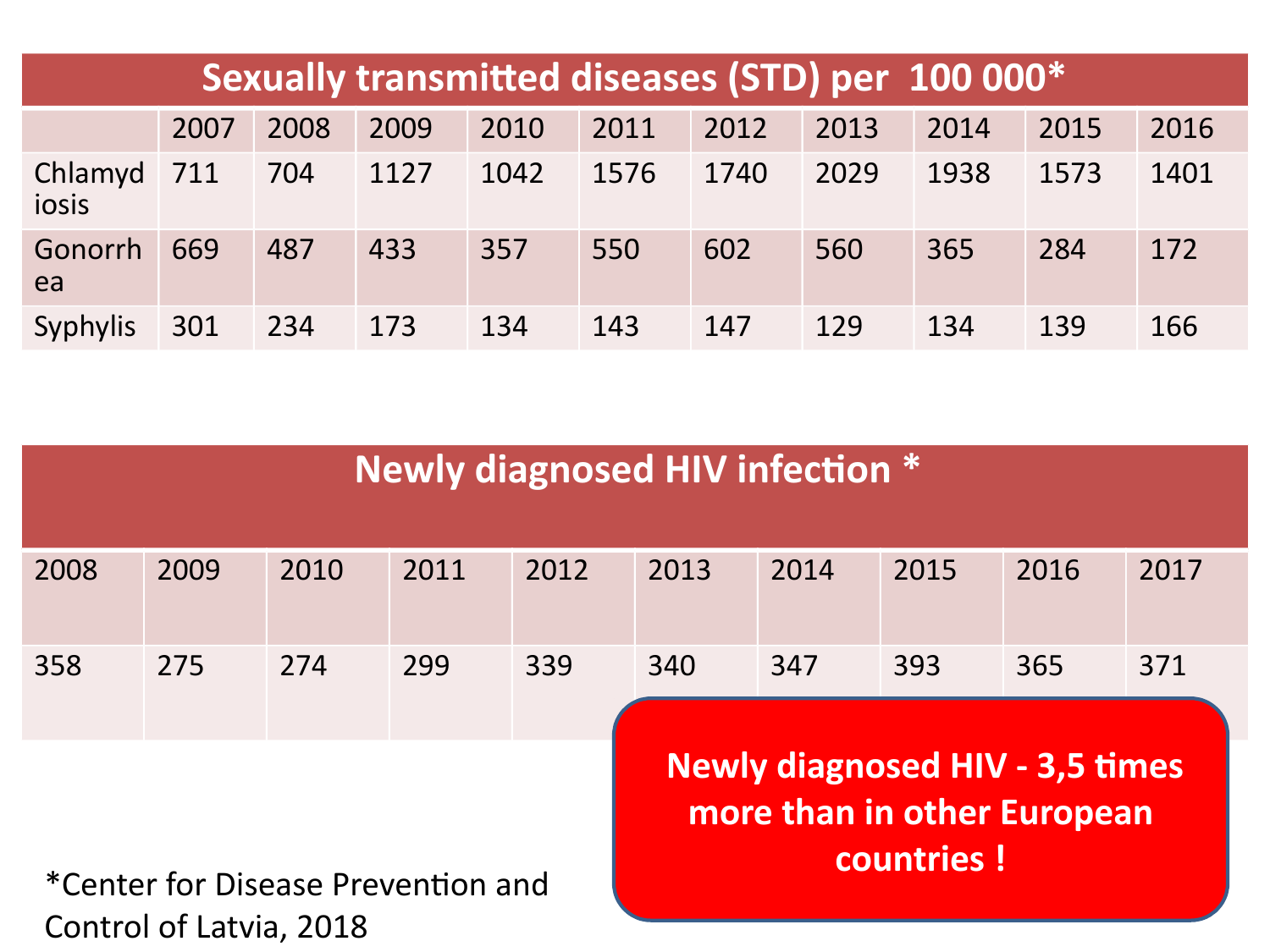# **Number of abortons < 14 years and 15-17**

#### **years groups**

Center for Disease Prevention and Control of Latvia, 2018

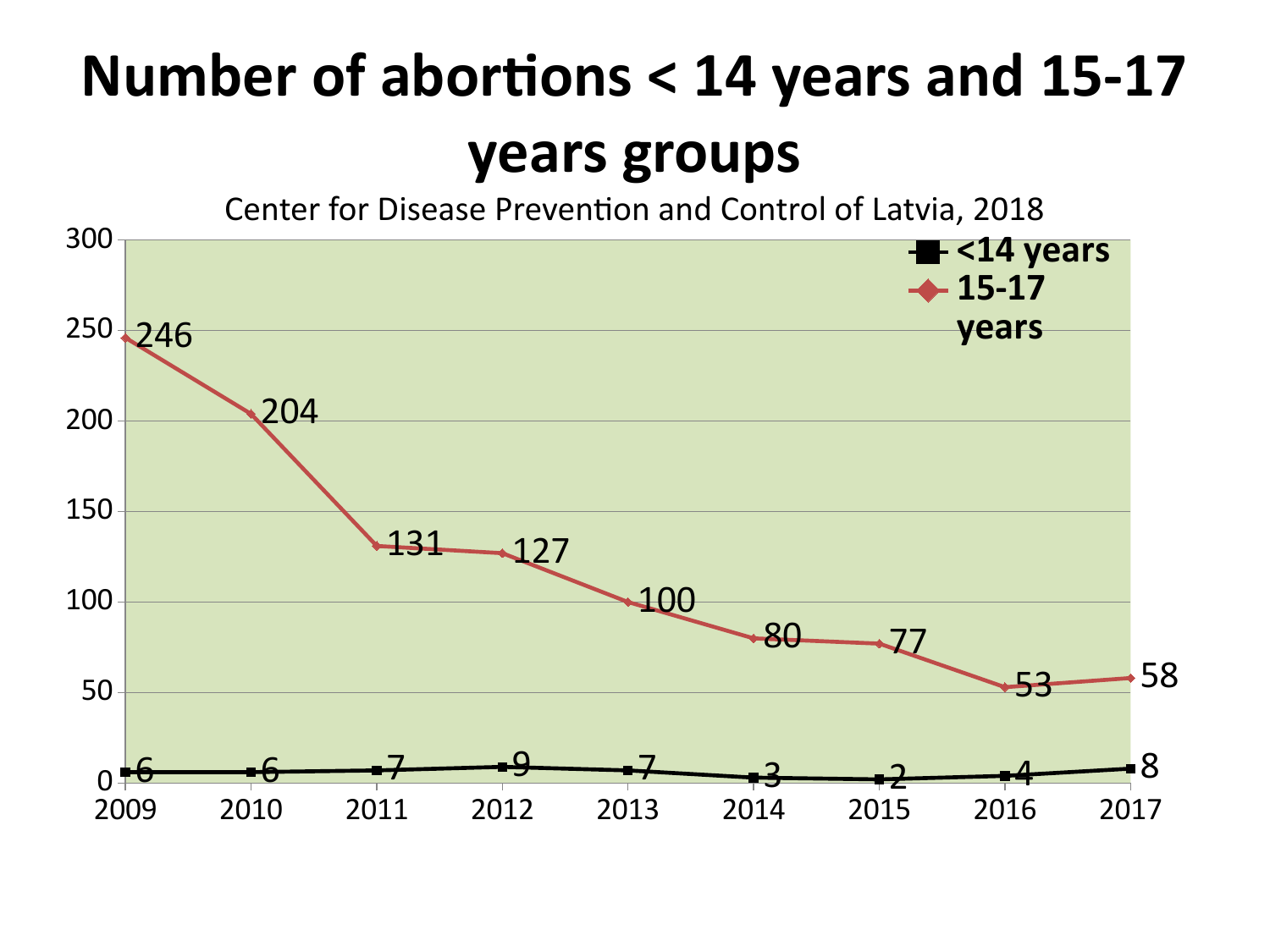## Abortion rate – total and per 1000 **newborns**

Center for Disease Prevention and Control of Latvia, 2018

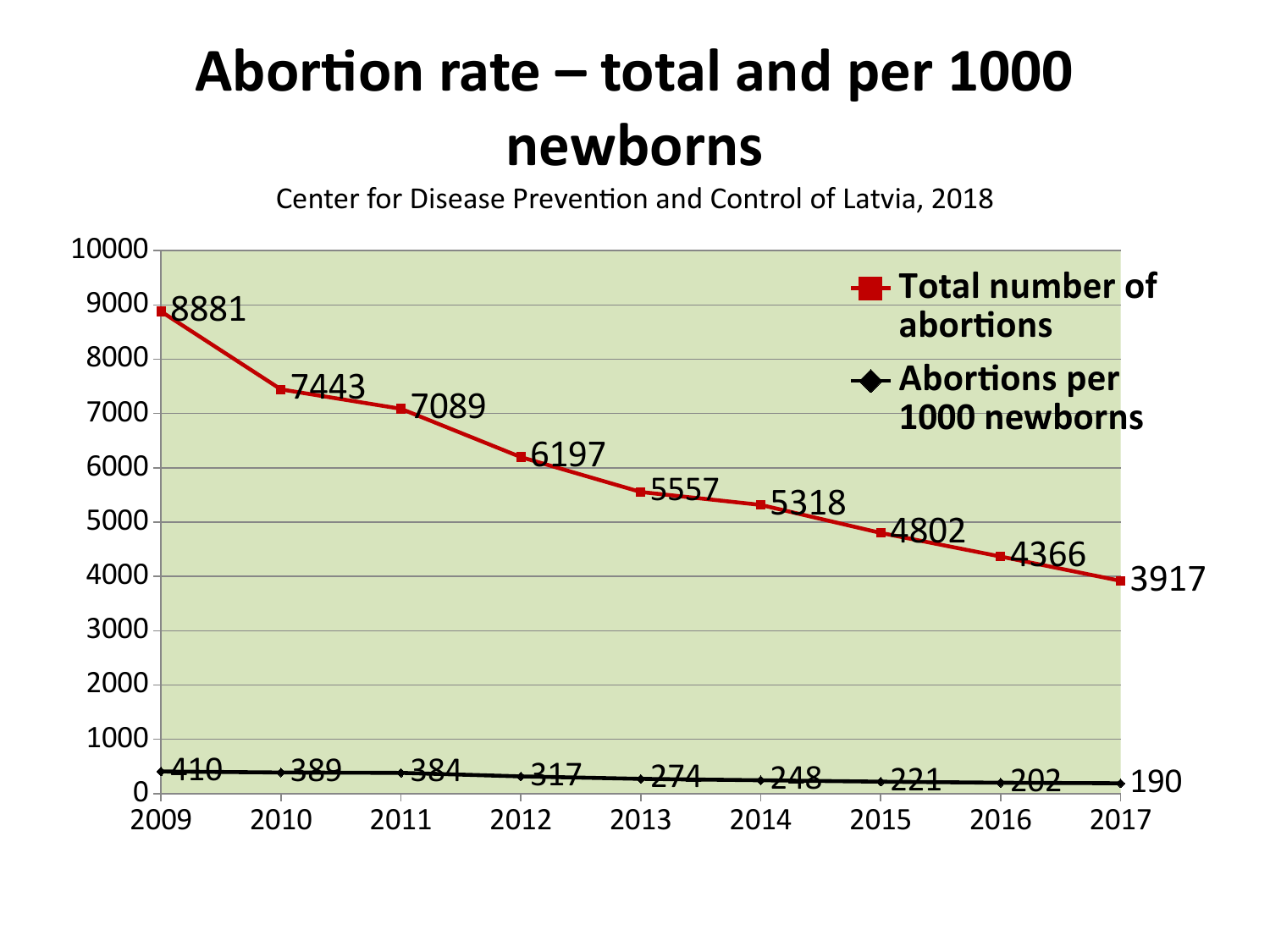- The rules No 611 of Cabinet of Ministers regulates antenatal care
- According to that either family doctors, midwives and gynaecologists may provide antenatal care
- Gynaecologist ( around 400 specialists) are direct access specialist – no referral is necessary
- Routine antenatal care is covered by state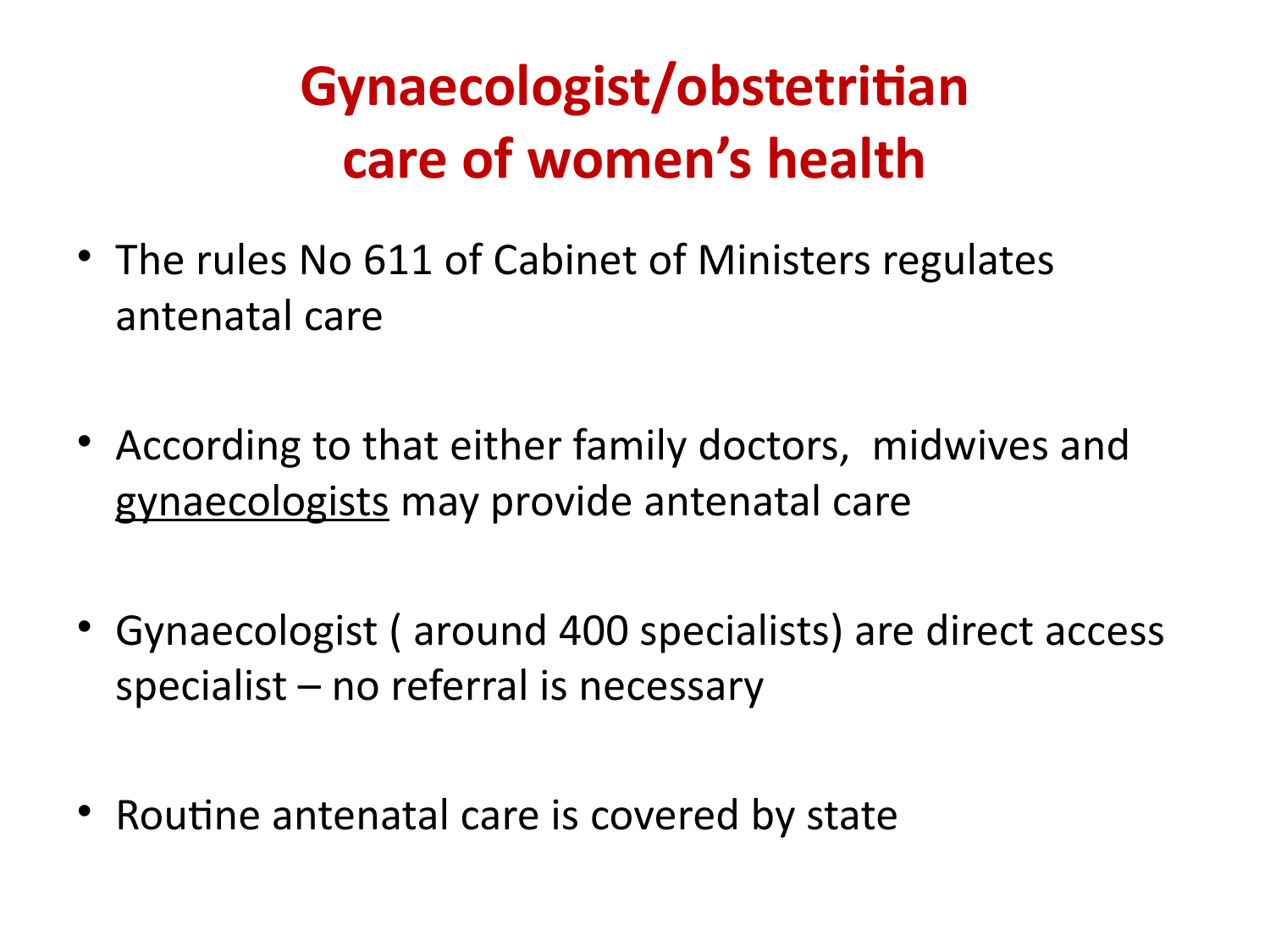- Antenatal care program evidence based and very close to antenatal care in other European countries
- It includes regular antenatal visits each 3-5 weeks with blood pressure, weight gain, fetal growth monitoring. The screening for syphylis, virushepatats B, HIV, chlamydiosis, B group streptococcus colonisation, anemia, urinary tract infections are provided.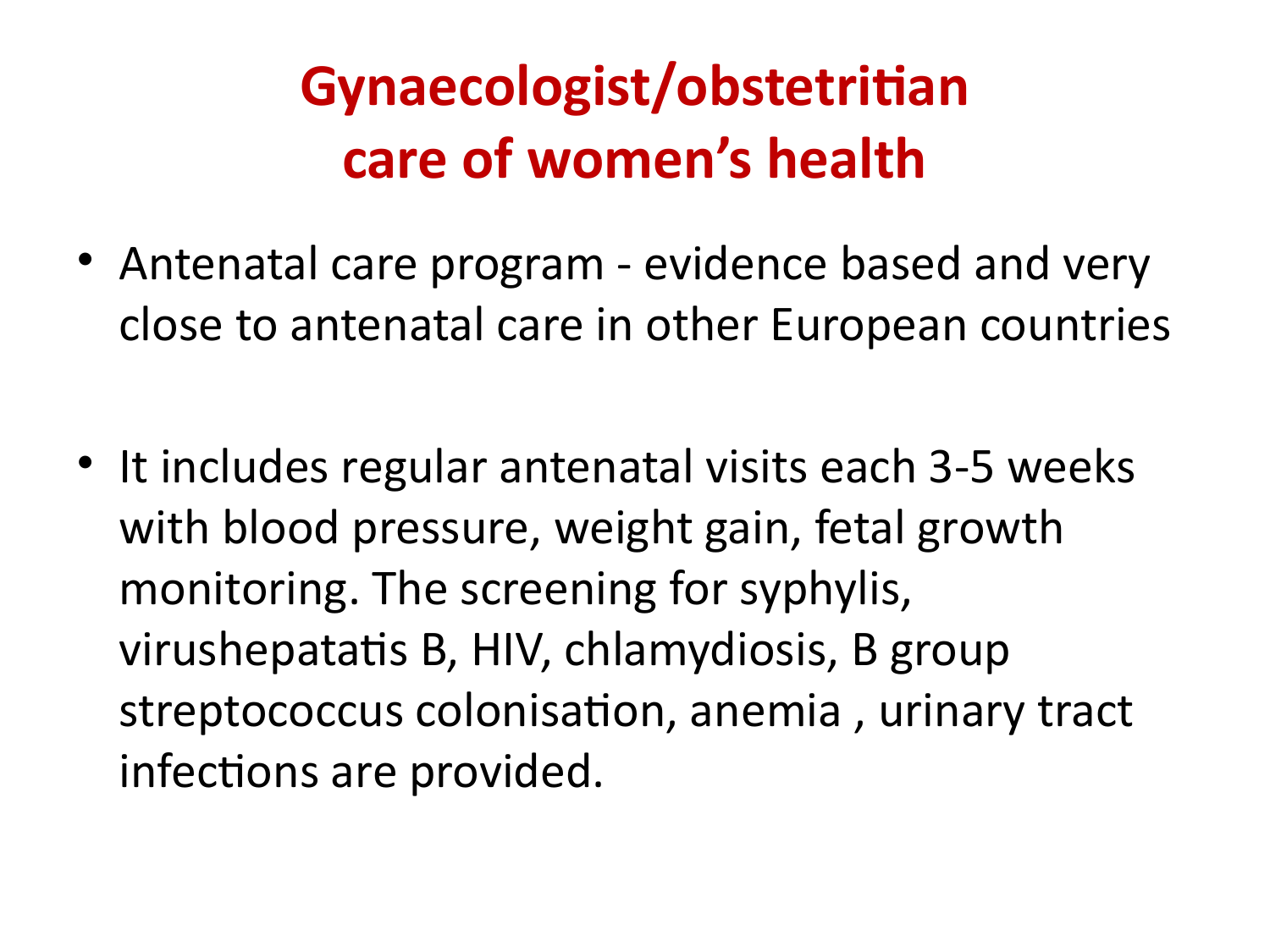- For screening of genetical and congenital anomalies
- -12 weeks (77,5%, 2017) combined screening
- 20 weeks (93,4%, 2017) ultrasound

- Ultrasound specialists undergo specific training; high quality ultrasonography equipment is necessary.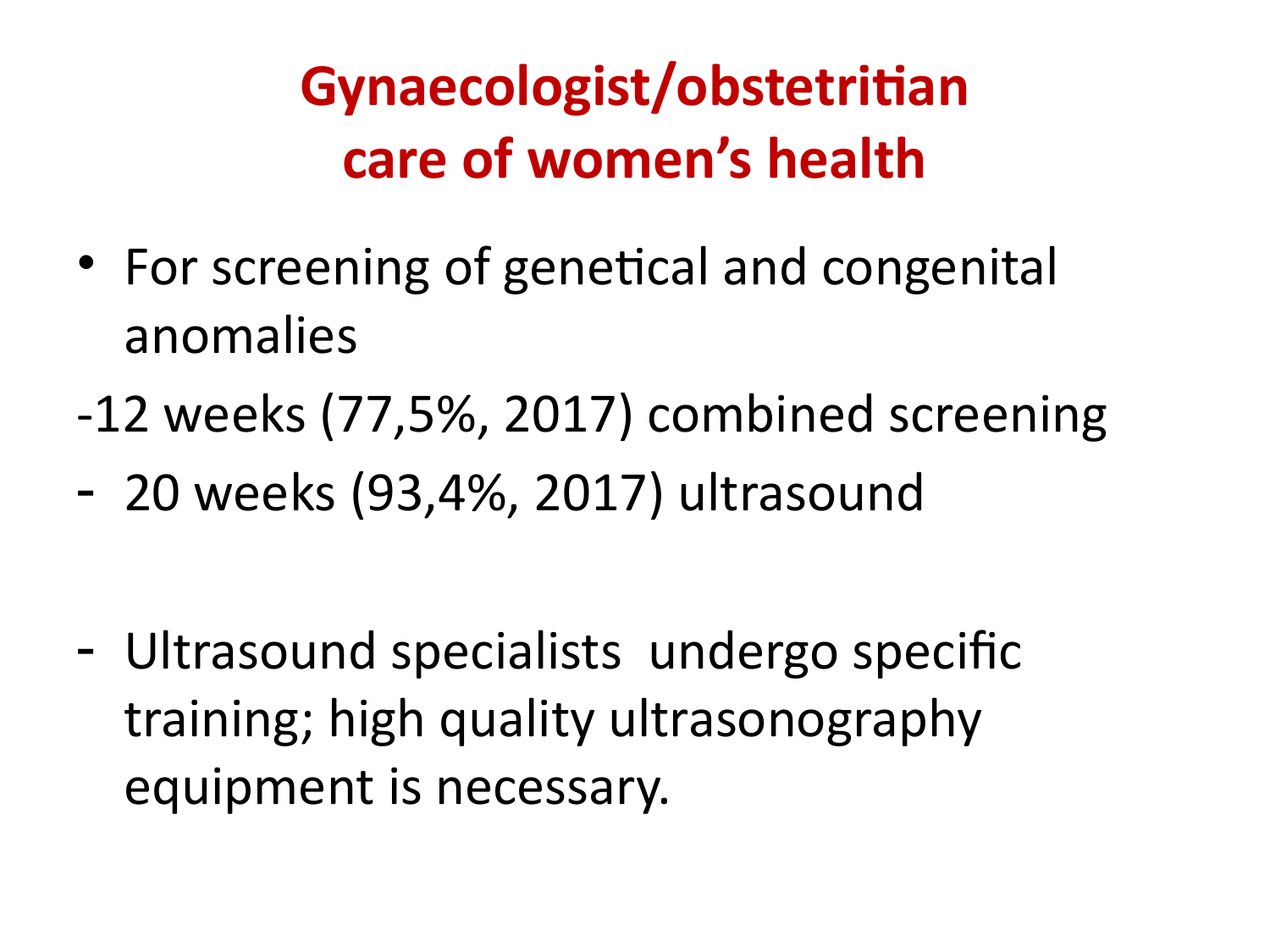#### **Delivery rate**

Center for Disease Prevention and Control of Latvia, 2018

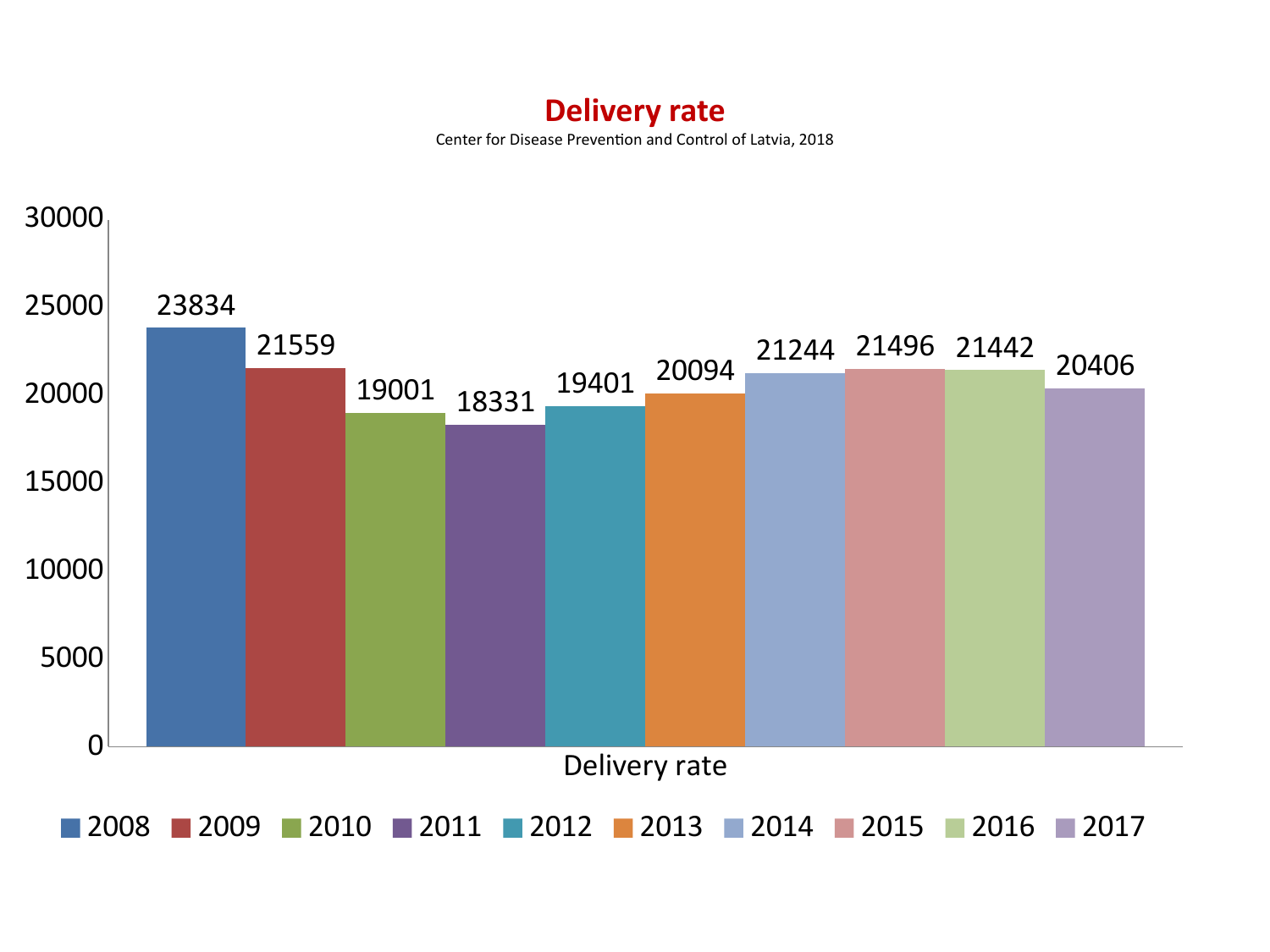- Obstetric care is provided in 17 hospitals;
- Midwives are encouriged to manage normal physiological delivery
- Low risk labour smaller hospitals
- High risk labour (premature delivery, congenital anomalies, maternal conditon etc) in Perinatal centers (Liepāja, Daugavpils, Jēkabpils, Valmiera Riga – Maternity hospital and P.Stradiņa University hospital)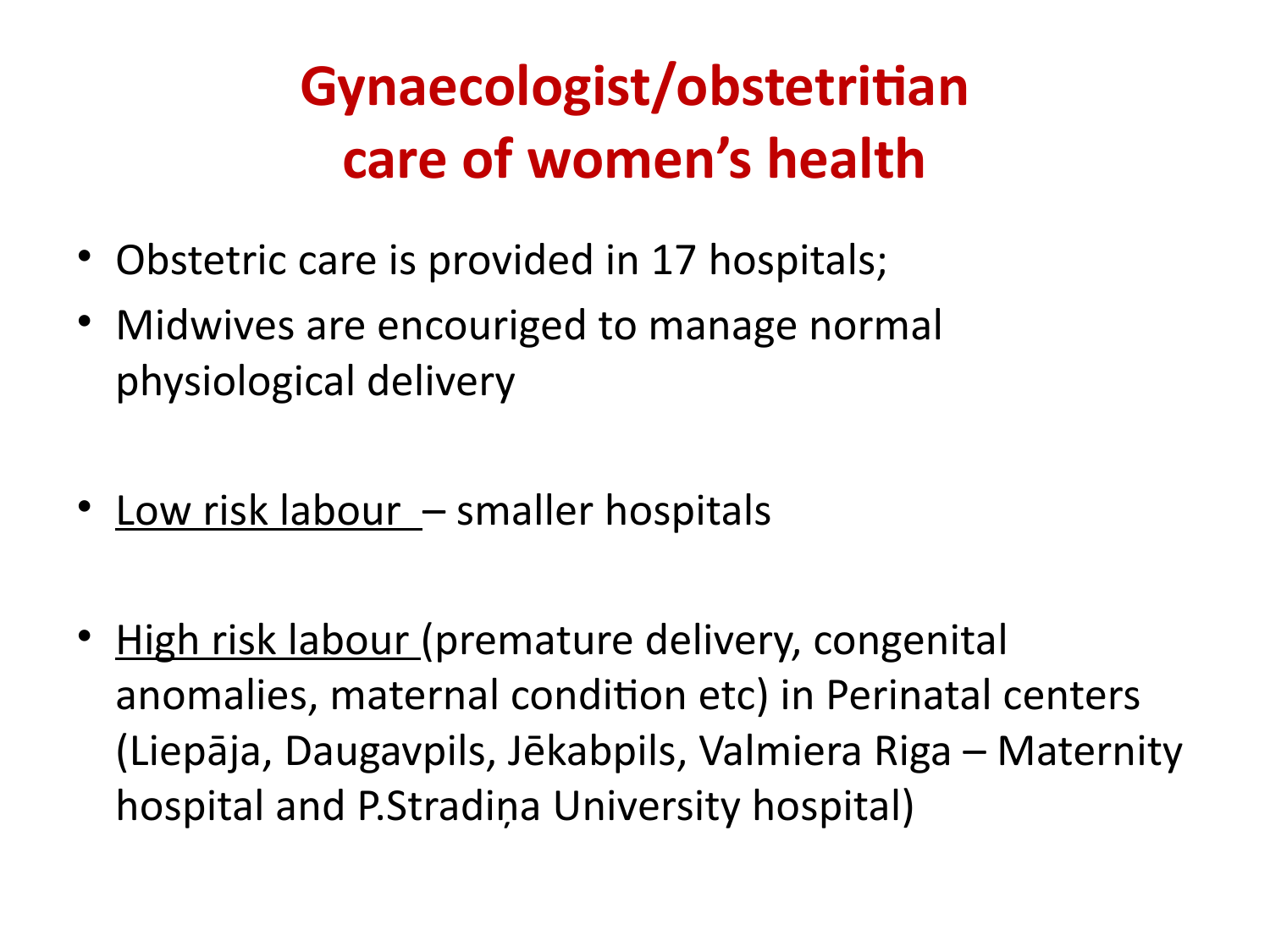# **Controversies**

• Medication are not covered by state during pregnancy; in specifc health conditon only 25% (75%)of price of medicaton is compensated by state (iron supplementation, low mass heparins, for example)

• Low accesibility of other specialists if necessary – endocrinologists, febologists etc.because of lack of specialists working in state health care.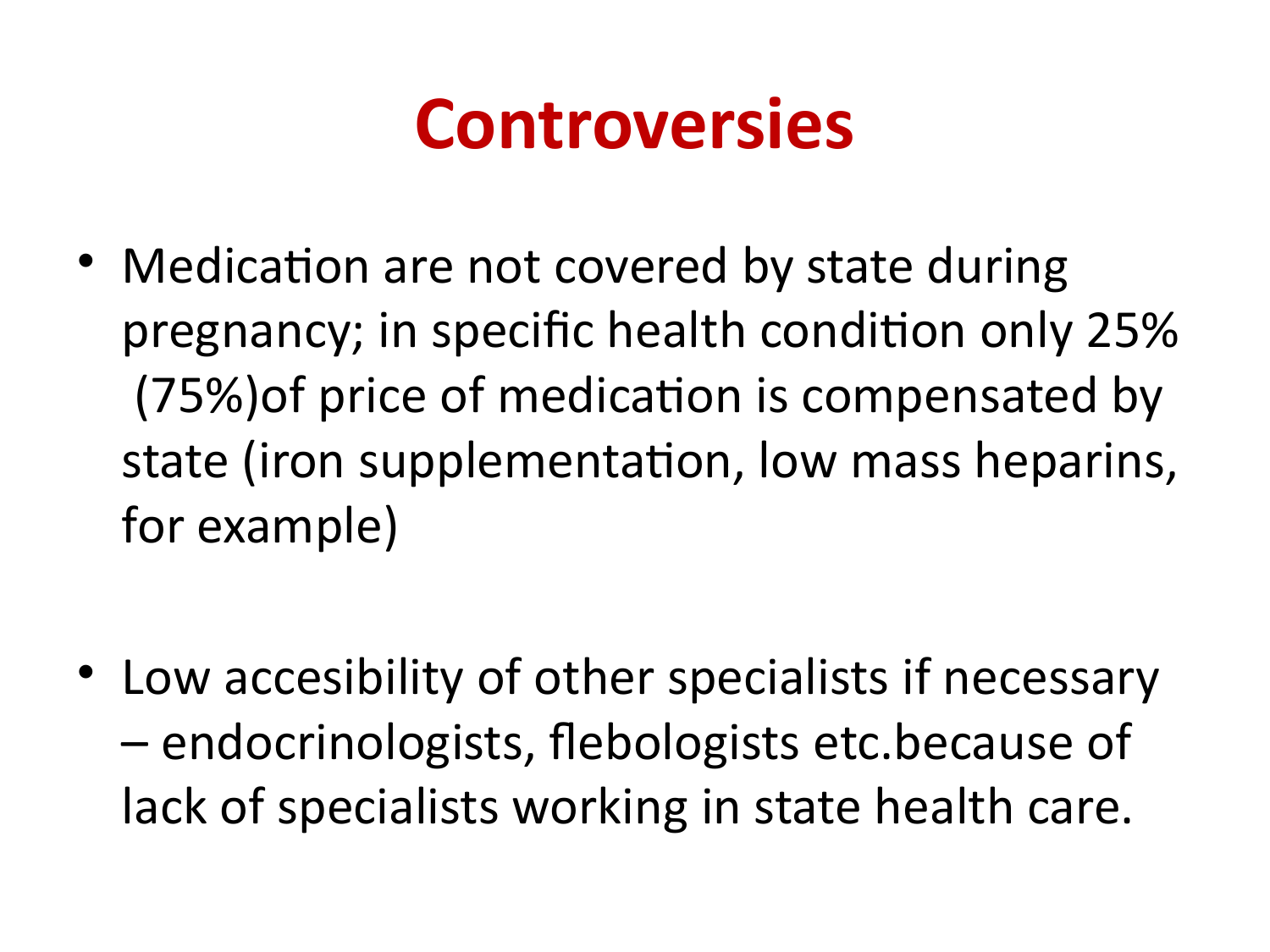# **Controversies**

• Lack of specialists woking in obstetric care – highly stressful work conditions, low paid job

> **Midwifery as a profession has been underestmated –**

Midwives should be more included in Family care

- antenatal care during normal pregnancy,
- mother's and child support after birth,
- familly planning, cervical cancer screening could be part of midwives responsibilites.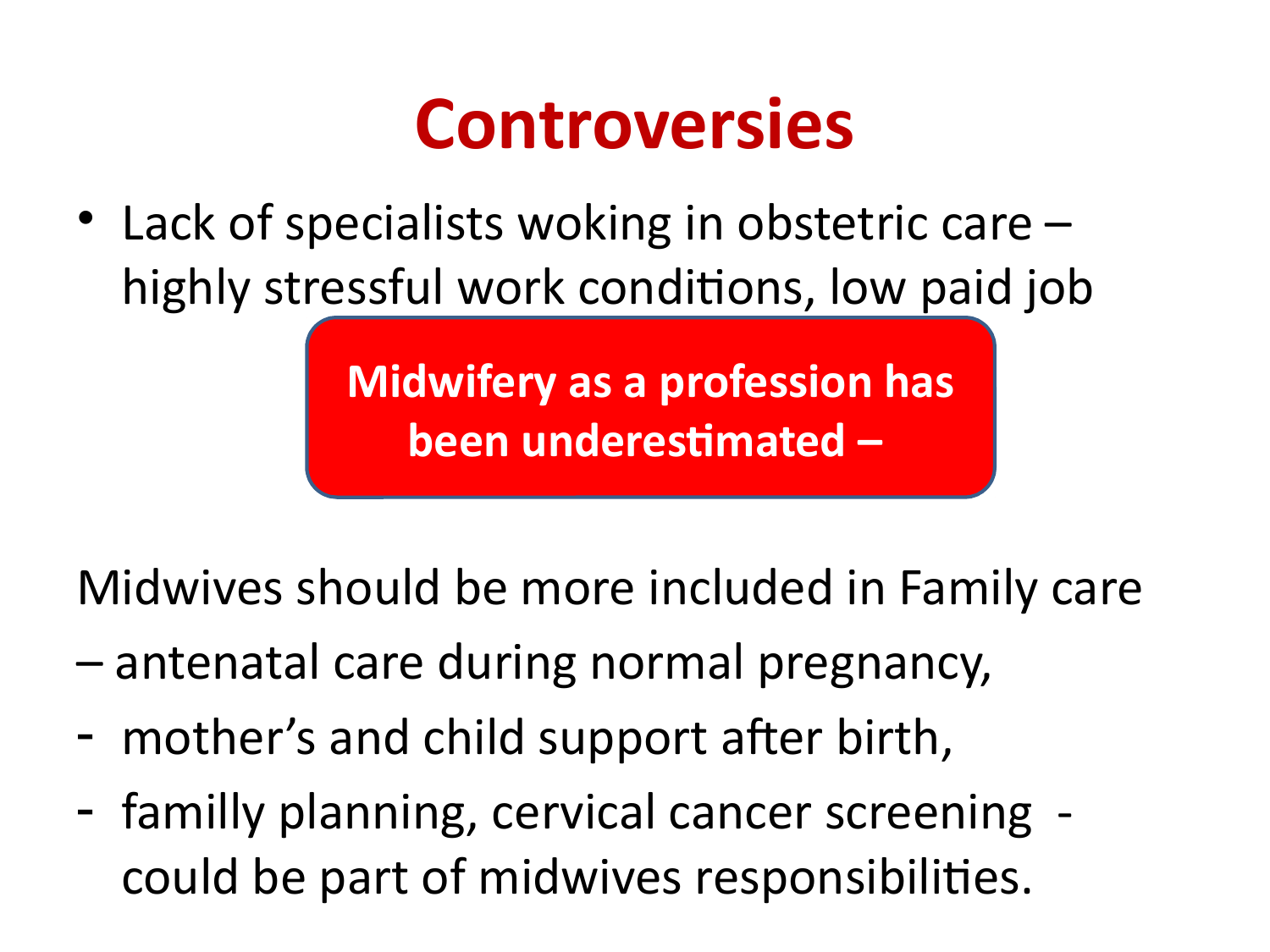- Infertility treatment programm and artificial reproductive technologies (ART) are covered by state since 2001
- More than 1200 children are born after state covered ART
- Plan to help 740 couples in 2018
- Age limit for women to receive ART 37 years

Data from National Health Service Latvia, 02.2018.